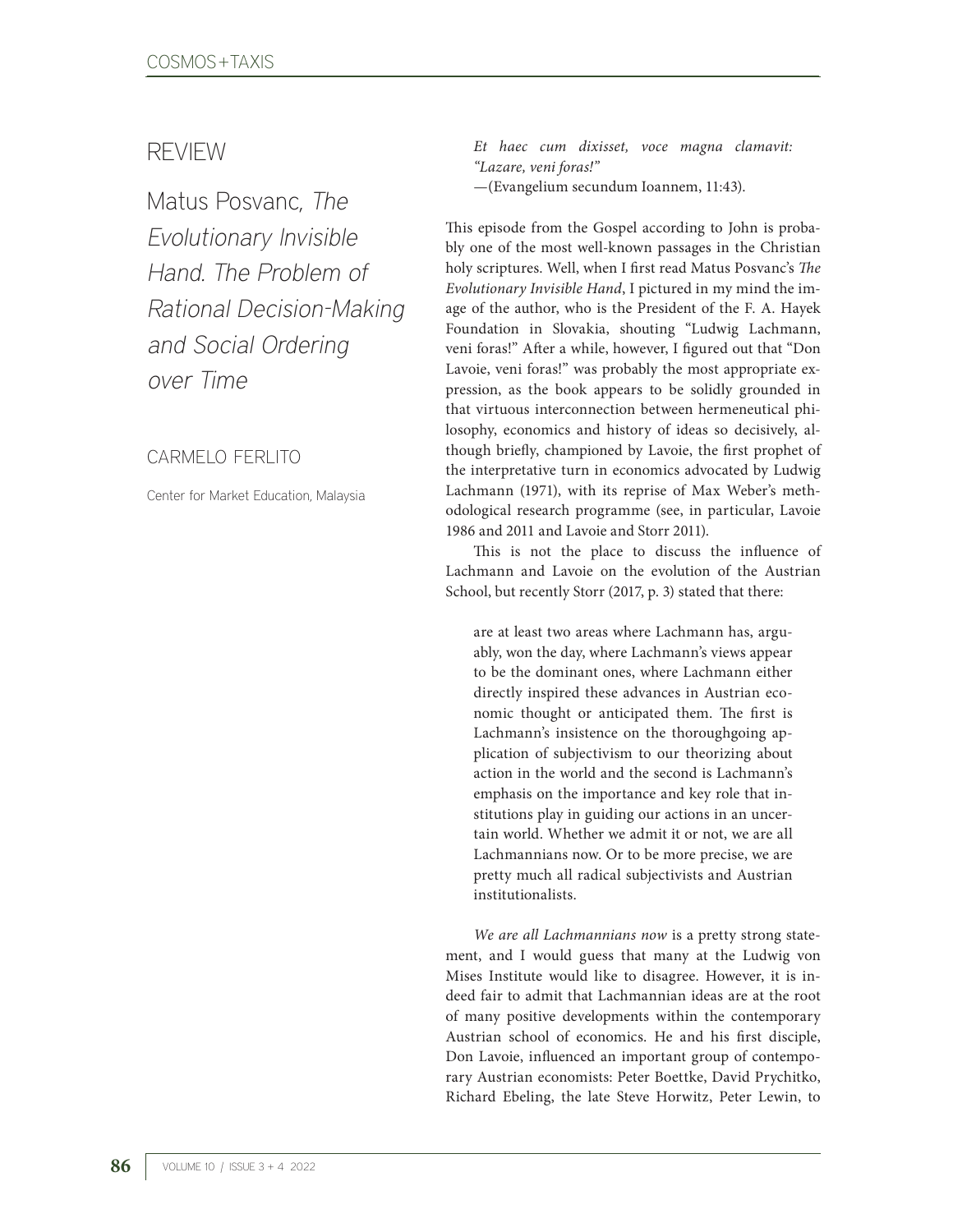name a few, while Deirdre McCloskey (2017, 2021) explicitly refers to the interpretative turn when presenting her idea of *humanomics*.

Lachmann's emphasis on meaning and interpretation is not disconnected from some of the most important definitions brought out by Ludwig von Mises. In fact, after having stated that the task of economics is "to investigate the market phenomena, that is, the determination of the mutual exchange ratios of the goods and services negotiated on markets, *their origin in human action* and their effects upon later action" (Mises 1949, p. 233, emphasis added), Mises clarified that "Human action is *purposeful behavior*. Or we may say: Action is *will* put into operation and transformed into an *agency*, is aiming at ends and goals, is the ego's *meaningful* response to stimuli and to the conditions of its environment, is a person's conscious adjustment to the state of the universe that determines his life" (1949, p. 11, emphasis added). This means that action cannot be isolated from the meaning it has for the subject who is doing it.

In this light we can understand Storr (2017), when he stated that to be "an Austrian economist is to be concerned with meaning. If we hope to understand human action, then we must pay attention to the meanings that individuals attach to their actions, and to the actions of others, and to the various choices that they are considering, and to the possible outcomes of those choices. Ours is at root a science of meaning"

In fact, if the most important contribution of the Austrian school of economics is the definition of economics as the science of human action, and if human action is purposeful behaviour, it becomes obvious that the task of the economist is to interpret those actions and try to understand their meaning, since every action is meaningfully connected with the final end it tries to achieve (Ferlito 2019). In this regard Mises (1949, p. 92) clearly stated that economics:

is not about things and tangible material objects … [on the contrary] it is about men [sic], their *meanings* and actions. Goods, commodities, and wealth and all the other notions of conduct are not elements of nature; they are elements of human *meaning* and conduct. He who wants to deal with them must not look at the external world; he must search for them in the meaning of acting men.

By introducing the category of *meaning* we reconnect with the world of interpretations (Lachmann 1971), or *verstehen* (understanding), central to the analysis of human action (Antiseri 2011, p. 7) and which is the most important novelty introduced by Lachmann and his followers. Indeed, *interpretative* processes must be seen as the necessary subjective link between different objective facts and events. Human actions are objective facts; they are responses to other objective facts, constituting the elements of reality. However, how such responses are defined is totally subjective, the outcome of interpretation processes, which I defined as 'hermeneutical actions' (Ferlito 2016 and 2018). This is what Lachmann called the subjectivism of active minds. Such a perspective does not deny the objective nature of reality; however, the nature of the response to objective elements is exquisitely subjective and ontologically hermeneutical.

It is now clear how subjective hermeneutical processes constitute the necessary link between objective facts. Without the interpretative moment, reality could not take shape because no action would be decided. Furthermore, while market players are continuously involved with interpretative processes in an attempt to understand reality, economists themselves must deal with a different type of hermeneutical activity: the understanding of the meaning of human actions in the market and of the unintended consequences which go beyond players' intentions. Therefore, understanding is not limited to how players act. Their actions certainly involve hermeneutical processes, but we should add, as explained by Prychitko (2018, pp. 162-163), that so do economists' interpretations and their subsequently emerging visions.

Posvanc's book is fully embedded in this way of analysing essential points of economics: meaning, understanding and interpretation. And he seems to do so in a way which is even more Lachmannian than the method adopted by Lachmann himself; this is the reason why I mentioned the link with Don Lavoie, who was the most radical among Lachmann's followers. Furthermore, in Posvanc's work we find the philosophical spark that was so present between the 1970s and the 1990s in the works of the young Austrian econo-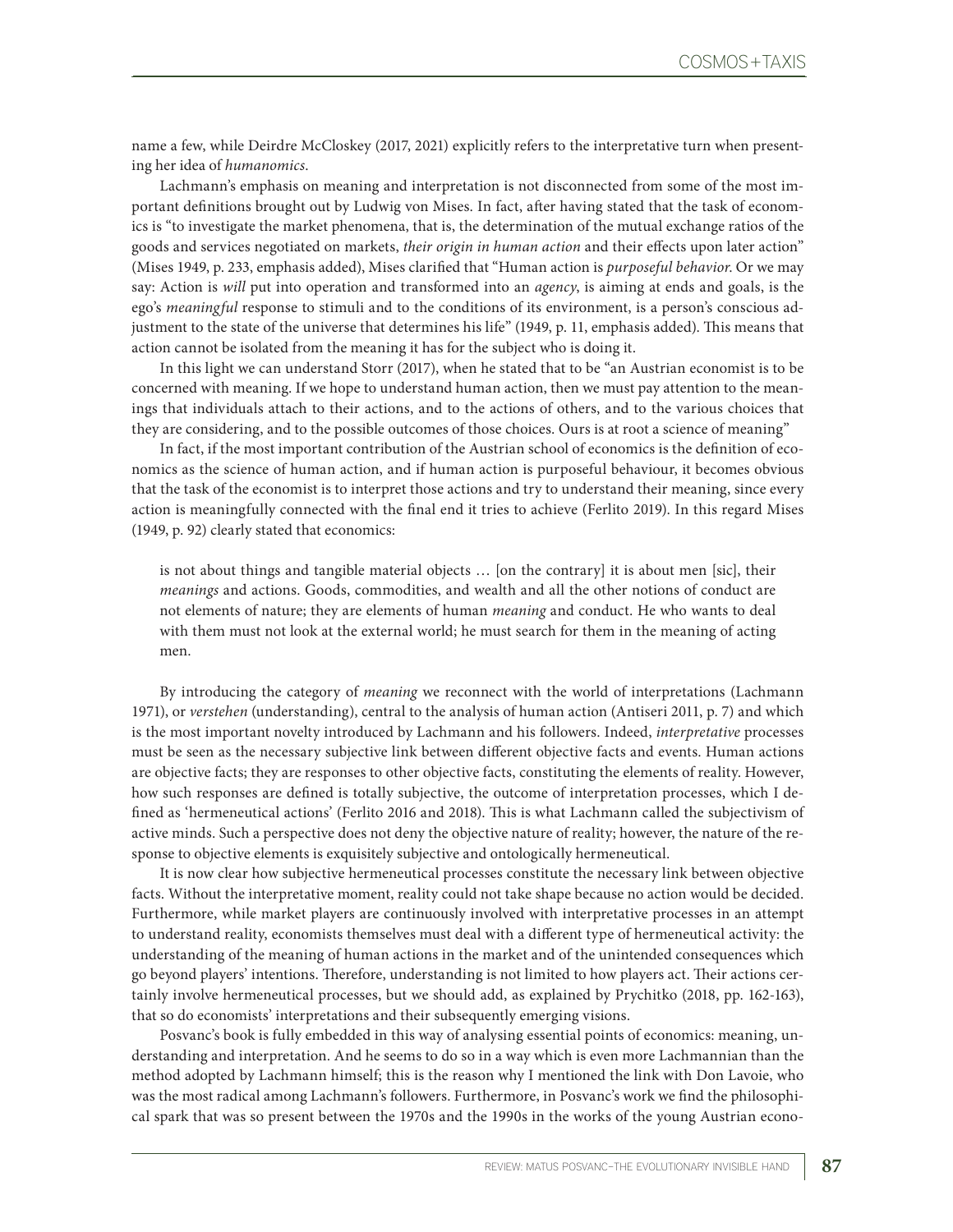mists, who from South Royalton onward were imbued with the German economist's teaching. I have in mind in particular David L. Prychitko, Richard Ebeling, Karen Vaughn and Mario Rizzo.

The book is an ambitious work, aiming at redefining the very foundations of the discipline, including the subjective value theory in a way which I will discuss in a moment, and it appears to be indeed inspired precisely by Lachmann and Lavoie. I will not undertake the task of checking if his various ambitious targets were achieved; in order to do so, the book would need to be read over and over again, so as to fully grasp and appreciate the depth that can be only superficially tasted when it is read only once. Furthermore, the author's erudition—typical of the high tradition of Continental Europe—allows him to navigate through different disciplines in a way that contemporary economists have lost, while it was very familiar to the masters who built the history of our discipline.

Posvanc's opening claim (p. 2) is that the book solves a fundamental problem: how do we correctly estimate for the future, so that we can learn from realized mistakes and be economically successful? Uncertainty and the fact that—despite it, thanks to it or beyond it—coordination emerges, is probably the most striking fact in the analysis of human action—and one which is at the root of Austrian theorizing. Shackle, Knight, Lachmann, as well as Mises and Huelsmann, are some of the companions in Posvanc's journey.

The author is well aware that, if he wants to properly address the matter, he needs to be equipped with a "realistic and meaningful description over time", which "is one of the basic preconditions for the success of any economic theory" (p. 1).

And yet, according to my impression, these are not the most important features or strengths that the book offers the reader. The two crucial aspects in the book are instead, in my view, the following:

- 1) The modification of the theory of subjective value in the form of the claim that one perceives
- the satisfaction of one's needs in the context of one's overall individual portfolio of goods.
- 2) Anchoring this modification in evolutionary (intersubjective) apriorism.

The central element with regard to point 1 is that the author, discussing Menger's classical link between one good and the subjectively perceived satisfaction the good delivers, shifts that satisfaction from the one good to a group of goods which satisfies a sum of needs. The author brings out the interesting—and appropriate—concept of a sum of needs satisfied by a portfolio of goods; this is not in contradiction with the traditional version of the subjective value theory but an extension in the direction of complexity and realism. Furthermore, the author adds that the portfolio of goods is a formally logical, homogeneous construction of the mind, which is applicable over time.

Posvanc (paragraph 2.2.3) explains that the concept that "man prefers more, rather than fewer goods of the same kind and quality" is not applicable over time "since the valuation of goods can change over time and there need not exist, in value terms, the same goods a few moments later". It is only possible to claim that "man prefers a higher rather than a lower satisfaction of needs". Therefore, the author aims to introduce a time-invariant version of the theory of subjective value, where the crucial point is the attribution of value over time.

The explanation of the modified value theory (p. 64) is worth quoting in its entirety:

The traditional interpretation of the theory of subject value usually describes this causal link between a particular need satisfied by a particular economic good who writes generally about the issue … The specific need satisfied by a particular good that exists today may not exist tomorrow or theoretically speaking, in a few seconds, *in value terms*. The specificity necessarily causes a perception of value heterogeneity. … The problem is not a time or a change per se; a time flow is given; we must deal with it. Change has its endogenous (action-based) as well as exogenous (outer reality-based) character. The problem is to explain how a person assesses goods over time without any auxiliaries such as the *ceteris paribus* concept or a concept such as goods of the same kind and quality or any other model-static constant presuppositions about an agent's valuation over time.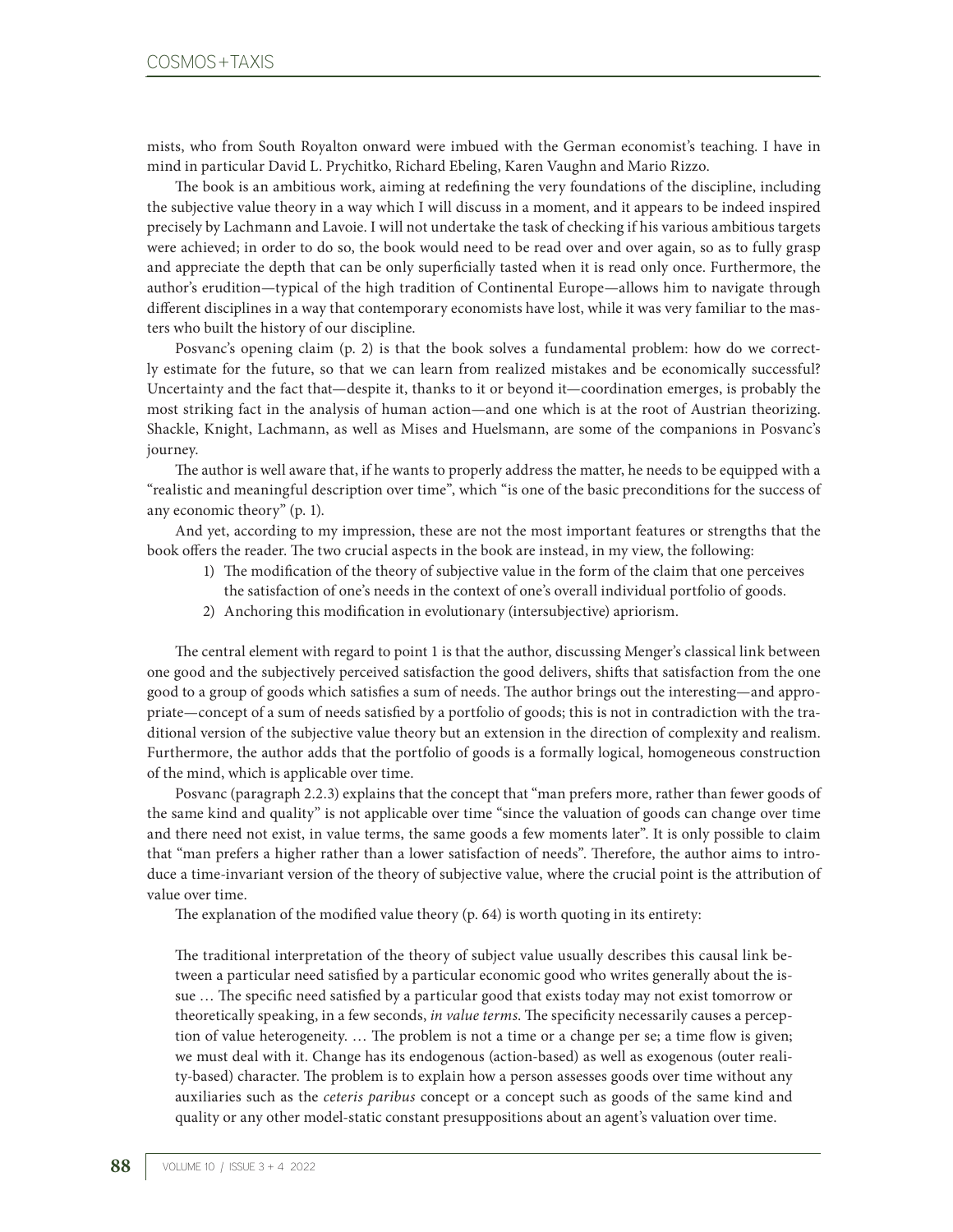How might one define a subjective value theory which is valid over time? (p. 65, emphasis added):

The modification consists of a slight adjustment and a deeper differentiation of the concept of the theory. It states that man always satisfies some perceived factual and expected (counterfactual) *sum of needs* by some *sum of goods* (portfolio); but it is not the whole picture. There is always a combination of some needs. It is a kind of mental concept which has its own structure (thoughts structure) and which is based on a relational character—ideas of needs are combined together. It is thought by man that the needs (as a sum of combination of them) are met through the second mind concept—some sum and combination of means. It is also a kind of mental concept with its own relational structure, which we can refer to as a concept of portfolio today. It means that there are two mental concepts—a sum/combination of needs and a sum/combination of means and a Mengerian *value* causality which is not realized on the particular level of the need-good relationship but on the conceptual level of some thought structures of needs and means which have a consequent reflection into reality in the form of a real combination of items of reality which we call economic goods and which constructs our portfolio of real goods.

This passage is very important and dear to me, because it introduces needs and means as two mental concepts. The recognized causality is the value. This is in line with what I affirmed about capital in Ferlito (2016, 2018), and in fact I argue that there is a strong continuity between the works I published on the *hermeneutics of capital* and the extension of those ideas that I find in Posvanc's book.

The main reflection in Ferlito (2016) started from Menger (1871, p. 53), which clearly identified four prerequisites that need to be present simultaneously in order for a thing to acquire the status of a *good*:

- 1) A human need;
- 2) Such properties as render the thing capable of being brought into a causal connection with the satisfaction of this need;
- 3) Human knowledge of this causal connection; and
- 4) Command of the thing sufficient to direct it to the satisfaction of the need.

These four points stress the subjective and hermeneutical nature of goods. In fact, if a thing does not respond to a *subjective* need, it cannot be classified as a *good*; it simply remains a thing. Prerequisite 1, therefore, can be identified with expectations. It should be followed by prerequisite 3, which can be seen as the choice of the ends/means framework defined by expectations. From my perspective, moreover, prerequisite 3 is hermeneutical, or interpretative: The possibility for a thing to satisfy a need is not primarily objective; initially, the thing is *thought* to be suitable for a need satisfaction. The human mind subjectively *interprets* the object, imagining that it is able to meet the need under examination. Only then can prerequisite 2 be taken into account: Things reveal their ability to satisfy needs through a discovery process, the result of a procedure to test the previous hermeneutical decision. Prerequisite 4 is the implementation of a plan and cannot be separated from prerequisite 2. Once expectations are formed and a certain ends/ means framework is thought to be consistent with them, the choice of the framework is tested through implementation processes revealing, in time, the correctness of our hermeneutical intuitions or the necessity for a revision. In order for a thing to become a 'good', therefore, it is necessary primarily to be thought of as suitable for satisfying a need, and afterward such suitability needs to be tested in reality. The initial hermeneutical process may find confirmation or denial: Subjective processes need always to find confirmation in factual reality. I am free to think of a watch as suitable to cut a steak, but the practical test of my hypothesis would frustrate my expectations. Subjective and objective sides of reality complement each other.

It must be noted that this testing process is never at rest. In fact, a thing could lose, or acquire, goods status if circumstances change. The important elements remain unchanged: expectations, interpreting some means as suitable to achieve desired ends, testing the intuition through a plan implementation, and revising plans as a consequence of information acquired during plan implementation. Now, how does one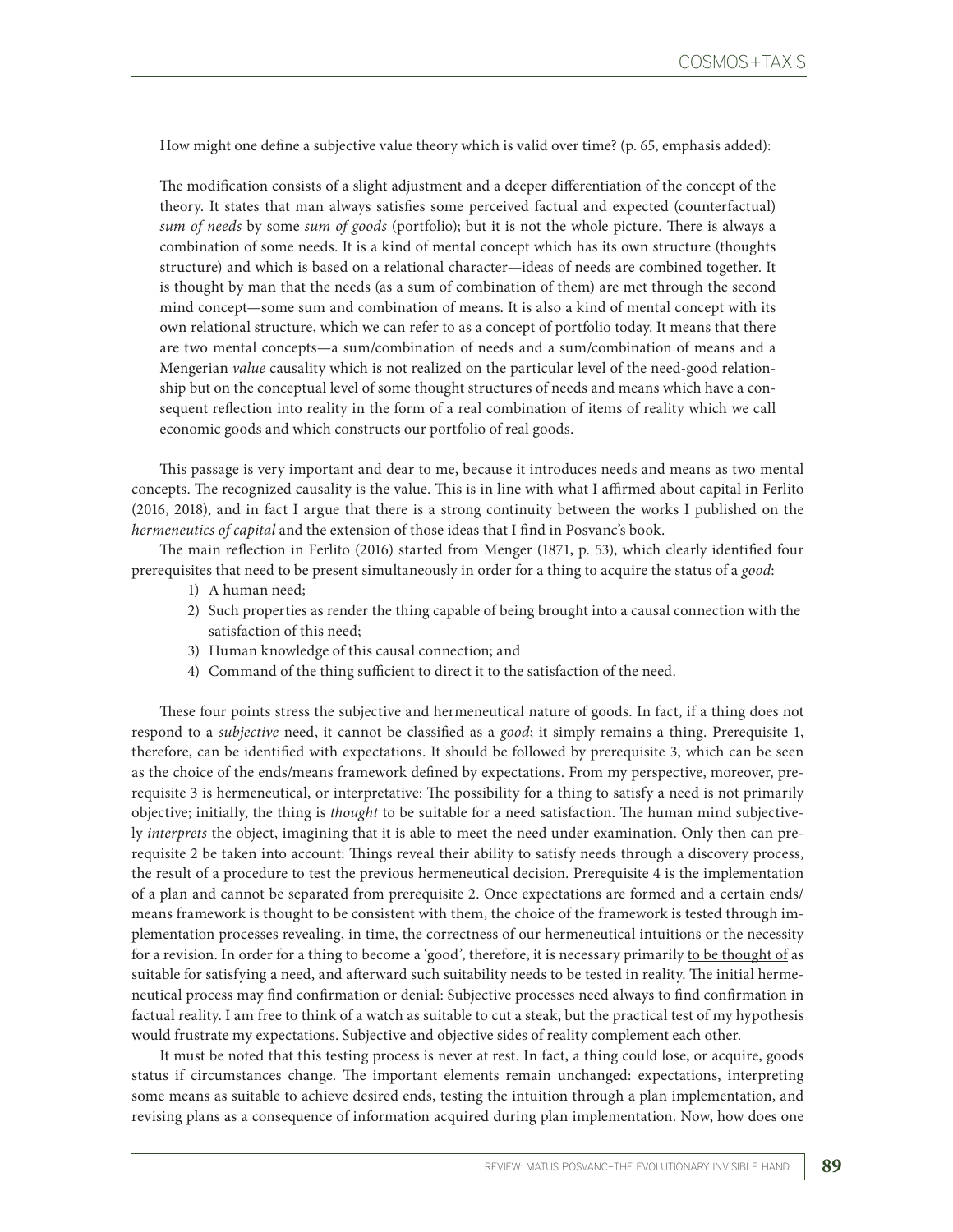distinguish between goods and capital goods? I believe that the Mengerian distinction between higher- and lower-order goods is not enough. Similarly, Lachmann's heterogeneous stock of material resources does not help, as it seems to be recursive. What are material resources, then? Lachmann (1956, p. xv) added confusion in arguing that certain *goods* "are capital not by virtue of their physical properties but by virtue of their economic functions. Something is capital because the market, the consensus of entrepreneurial minds, regards it as capable of yielding an income". While I can agree with the first part of the statement, the second part, linking capital and income, sees Lachmann dangerously sliding into a Böhm-Bawerkian or neo-Ricardian trap, which he so vehemently criticized (Lachmann 1973).

The solution I proposed in Ferlito (2016) and further explained in Ferlito (2018) points in the same direction toward which Posvanc is developing his way of thinking: goods and needs as the result of mental (hermeneutical or interpretative) processes. That is why I distinguished between potential capital goods and actual capital goods. Potential capital goods are goods that, in a specific moment in time, are *thought* to be suitable for generating a certain output when combined with other goods in a production process unfolding in time. Instead, actual capital goods are goods that, in a specific moment in time, after being thought of as suitable for generating a certain output when combined with other goods in a production process unfolding in time, are actually implemented in such a production process. *Physically speaking*, then, we might say that, at any given moment, *potential capital* is the set of potential capital goods, which means the set of goods that will be combined into production processes because they are thought, in a specific moment, to be suitable for implementing plans imagined as achieving ends dictated by expectations. *Actual capital* consists, on the other hand, of the set of goods that, in a specific moment, are goods that are combined into productions processes in order to achieve desired ends. In both cases, capital is therefore not simply a set of goods. And, at the same time, it is not simply a set of productive combinations of goods. We are talking about a set of productive combinations of goods consciously implemented because they are the logical outcome of plans set in motion by the thought that they will fulfill expectations.

It might seem that there is no difference between potential and actual capital. However, the first difference lies in the distinct moments in time at which the two entities come into being; Potential capital refers to the moment at which the ends/means framework, following expectation formation, is generated in the economic actor's mind (the hermeneutical moment); actual capital, on the other hand, appears when plans thought to be consistent with the ends/means framework are implemented (the operational/implementation moment). But potential and actual capital can also be distinguished for another reason: The hermeneutical moment could identify as capital goods some things that are not actually at the disposal of the individual for several reasons; a second hermeneutical process would be needed, at a separate moment, in order to identify an alternative. Thus, the formation of actual capital (the implementation moment) could happen, theoretically speaking, only after several hermeneutical moments take place.

It is now clear what I have in mind when I talk about the *hermeneutics of capital*. The identification of capital goods is, first of all, a hermeneutical process in which active minds operate on objects after expectation formation has already happened. Capital without expectations cannot exist, therefore, precisely because capital is a characteristic attributed to objects by the subjective interpretation processes carried out by individuals who try to fulfil expectations. Plan implementation is the link between potential and actual capital.

In a very similar way, Posvanc insists that "there are thought structures (a concept of means and a concept of portfolio) and there are real items of reality which we call goods and combination of goods "a portfolio" (p. 66). The author also emphasizes that it is not possible to isolate a single need per se. The need is linked to a way to satisfy it (via mental processes).

The author also expresses a view which is similar to the one I expressed regarding the distinction between potential and actual capital. At page 68, in fact, Posvanc explains that the "value scale is simple: one, factual (the sphere of a present urgent combination of needs) and, two, counterfactual (the sphere of the possible and the impossible combination of needs). The complexity of counterfactually perceived expected needs can have a real character—these needs are met by a combination of means (the mind concept of the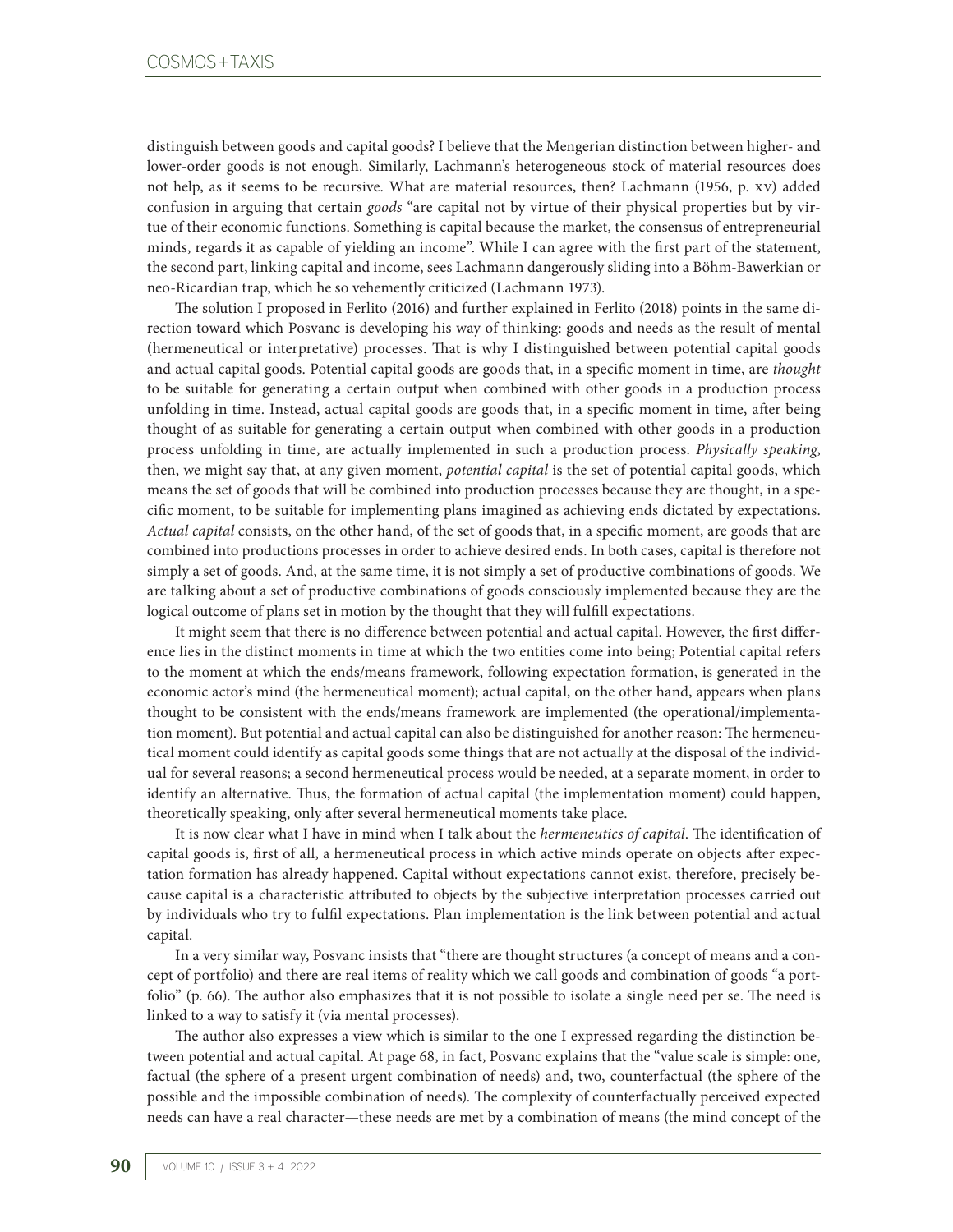portfolio) acquired by planned actions that can realistically happen and they can also have an unreal character—only imaginary, where the given need may never be satisfied or may not be attainable".

In this regard it is important to place each choice within its temporal framework, which makes that choice unique. The temporal nature of each choice makes that choice unique. The ontology of goods as the outcome of mental processes is stressed again in two important passages. At page 69 we read:

It has to be stressed that there is no scale of goods (items of reality). It is only the two-leveled complex of factual and contrafactual needs as a mind concept which is thought to be satisfied by a sum of means and transformed into the individual real actions, reflexed by (a) the existing or current portfolio of goods (real items of reality) and/or (b) the expected portfolio concept (as a mind structure of the sum of means) which is either (b1) realistically planned and achievable by some (new) combination of (appropriate, exchanged or produced) means-goods—some potential portfolio, or (b2) which could be only desired and never achieved—a desired portfolio.

## And at page 70:

The mental concept of the portfolio (the combination or sum of means) has an overlap into reality in the form of a real accumulation, production, and exchanging of the real items of reality we call goods. The actual, perceived combination of needs is always satisfied by action … the combination of needs is purely a mental structure of both the factual and the contrafactual, (real and unreal) needs. Then, we have three kinds of thought concepts of portfolio—some actual or current portfolios, some potential portfolios (thought concepts which are possible and attainable and where we focus our planned actions) and some desired portfolios (thought concepts of what we desire, if…).

According to the author, to deal with a *sum* of needs satisfied by a *sum* of goods allows the concept in the interpretation of economic phenomena to be applicable in a time continuum: the sum is a mathematical construct of the mind that is formally time-invariant:

The concept enables us also to claim that a person will always prefer to achieve a higher (rather than a lower) satisfaction for the combination of their needs through their portfolio over time. They will prefer to achieve satisfaction sooner rather than later; therefore, the creation of their desired portfolio will be subject to their actions (p. 72).

In a nutshell: the imputation of value takes place at the level of thoughts or mental concepts; the *concept* of the *sum* of needs is linked to the *concept* of the *sum* of means. The portfolio is first constructed as the thought concept and only then it is reflected in empirical reality in the form of goods (real items). And here again I read an analogy with my theory of capital.

In this way, there is the possibility of reaching a workable concept of subjective evaluation in time, because we evaluate *homogenous concepts*, meaning, the *sum* of needs and the *sum* of goods (portfolio), although the portfolio is formed from different goods at different times.

From here, we move to the second important contribution of the book. The author wonders:

How do we estimate the future? Why are we economically successful? I believe that, while the part of the book described so far excels in clarity, originality and insight, the answer to the above questions struggles to emerge from an analysis that probably develops over too many pages. At first read, I must admit, I was lost.

In his analysis of the future, uncertainty and economic success, Posvanc relies on the contributions of many authors but a clear synthesis, so brilliantly presented with reference to the modified subjective value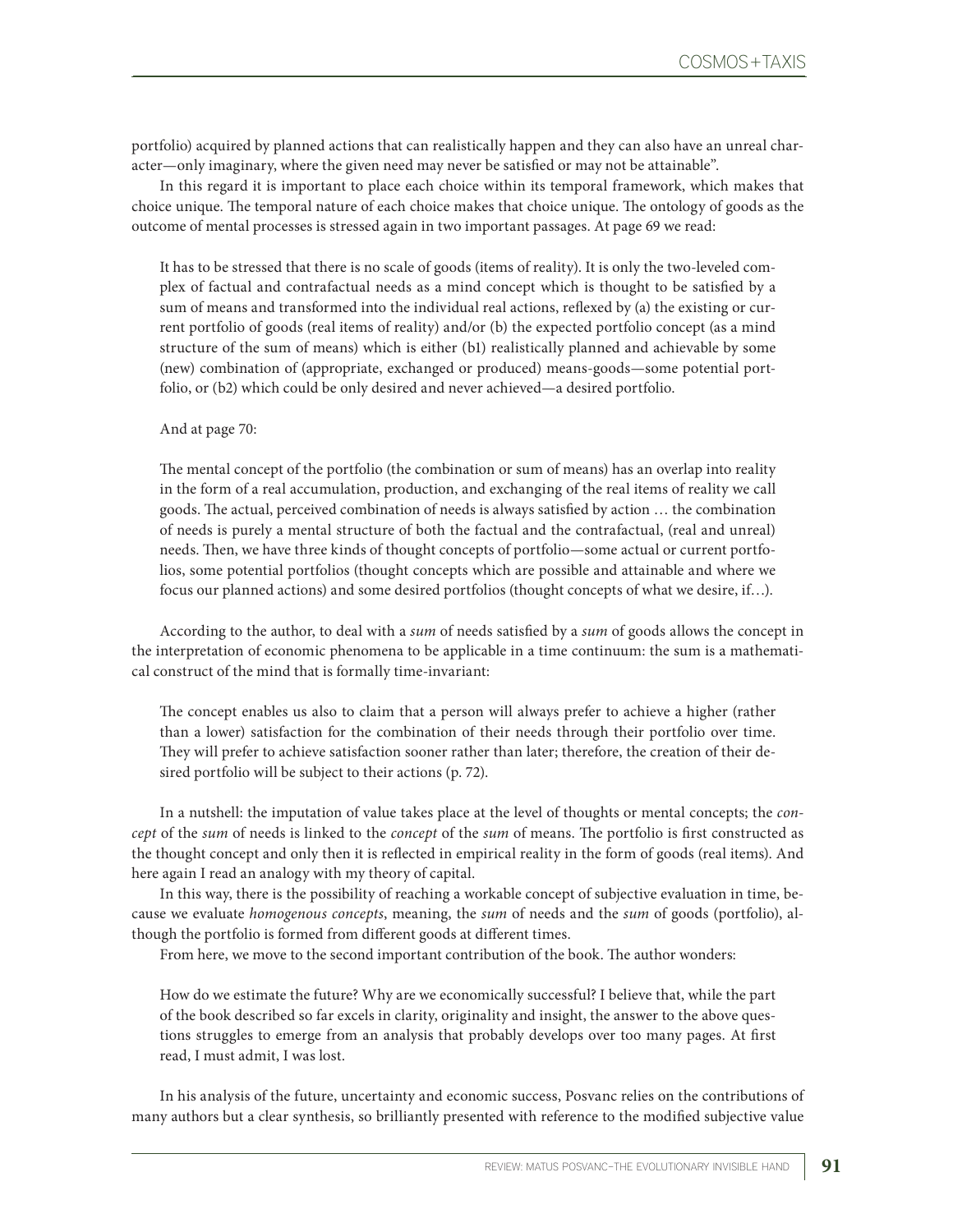theory, does not seem to emerge so clearly. The author reminds us that, according to G. L. S. Shackle, the future is empty and thus we never can make fully informed decisions. Should we conclude then that decisions can never be rational, they can only be speculative, grounded on imagination? Posvanc agrees that the only way to know the future is imagination, but the author adds to Shackle's view: "we need the existence of time-invariant certainties that are applied yesterday, today and tomorrow, and will be valid at any time in the future". The author says that the first certainty we have is the existing uncertainty: 'future' is a fluid concept. "But the second kind of certainty we have is that our actions and thinking are based on certain abstract, and mutually shared and time-invariant concepts. The third certainty is society: we are sociable beings". Furthermore, the practical certainty associated with knowing reality, and at the same time expanding knowledge significantly, helps people to anticipate and grasp the future. Also, statistical tools, insurance and institutions help.

In this framework, the author presents us the entrepreneur as someone who creates combinations. This expression echoes more Schumpeter's new combinations rather than Kirzner's alertness (Ferlito 2015). Posvanc (p. 80) explains that it "is the specific form of the goods which it is possible to produce under some knowledge and resource restrictions which are offered to the market by entrepreneurs in some particular form. It is precisely this particular form where entrepreneurs' trial and error processes take place. It is clearly possible to achieve something through trial and error, while the basic criteria of recognizing success is that a specific form of the good must somehow meet the defined abstract needs".

It may not be clear from the way in which Posvanc puts it, but the combinations he has in mind indeed present a Schumpeterian flavour; in fact, he defines entrepreneurs as "combinators of knowledge with regard to how to meet other people's needs, by some combination of means (goods). The combination of these circumstances also implies the possibility of learning from economic success or error". Schumpeterian entrepreneurs also embark on projects combining knowledge with regard to new products, production processes, markets, etc, in the attempt (success or failure) to meet other people's needs.

What are the guidelines used by entrepreneurs in order to decide which output (combinations) to try to produce and which goods to combine together into the production process in order to obtain, in time, the desired output? The general belief is that their main beacons are profit expectations and the price system. Horwitz (2019, p. 22) explained that the "fundamental challenge of economic production involves answering the twin questions of "what should be produced?" and "how should we produce it?" The first of the two questions relates to consumer preferences: what is that people wish to buy, or might wish to buy if it were available to them? The second question, which is the one that is often overlooked, especially by critics of capitalism, is the harder one: if we are to make this product, which combination of inputs should we use to make it such that we use the least valuable inputs possible? This question is what economists mean by "economic efficiency"".

How do entrepreneurs compare alternative goods and alternative processes of production to determine that they are creating value rather than destroying it? Here it is enough to say that what "enables us to engage in these comparisons of value are market prices determined by the exchange of goods and service against money" (Horwitz 2019, p. 22). Market prices exist thanks to private property, "which enables people to exchange and form markets, which in turn leads to the emergence of market prices" (Ibid.). Market prices are, thus, the objective synthesis of billions of subjective evaluations, arising from market interactions; thanks to the guidance provided by prices—which give information about consumer preferences and scarcity, for example—entrepreneurs can effectively decide what to do and how. Similarly, market prices allow determining if a production process generated or destroyed value, thanks to the comparison between outlays and receipts; as Horwitz (2019, p. 23) put it, "monetary calculation of profits and losses provides producers with ex post feedback about the wisdom of their past choices that, without market prices, would be unavailable".

Considering that these decisions and production processes happen in a context of uncertainty generated by the passage of time and by the limited content of information available to each individual, the role of